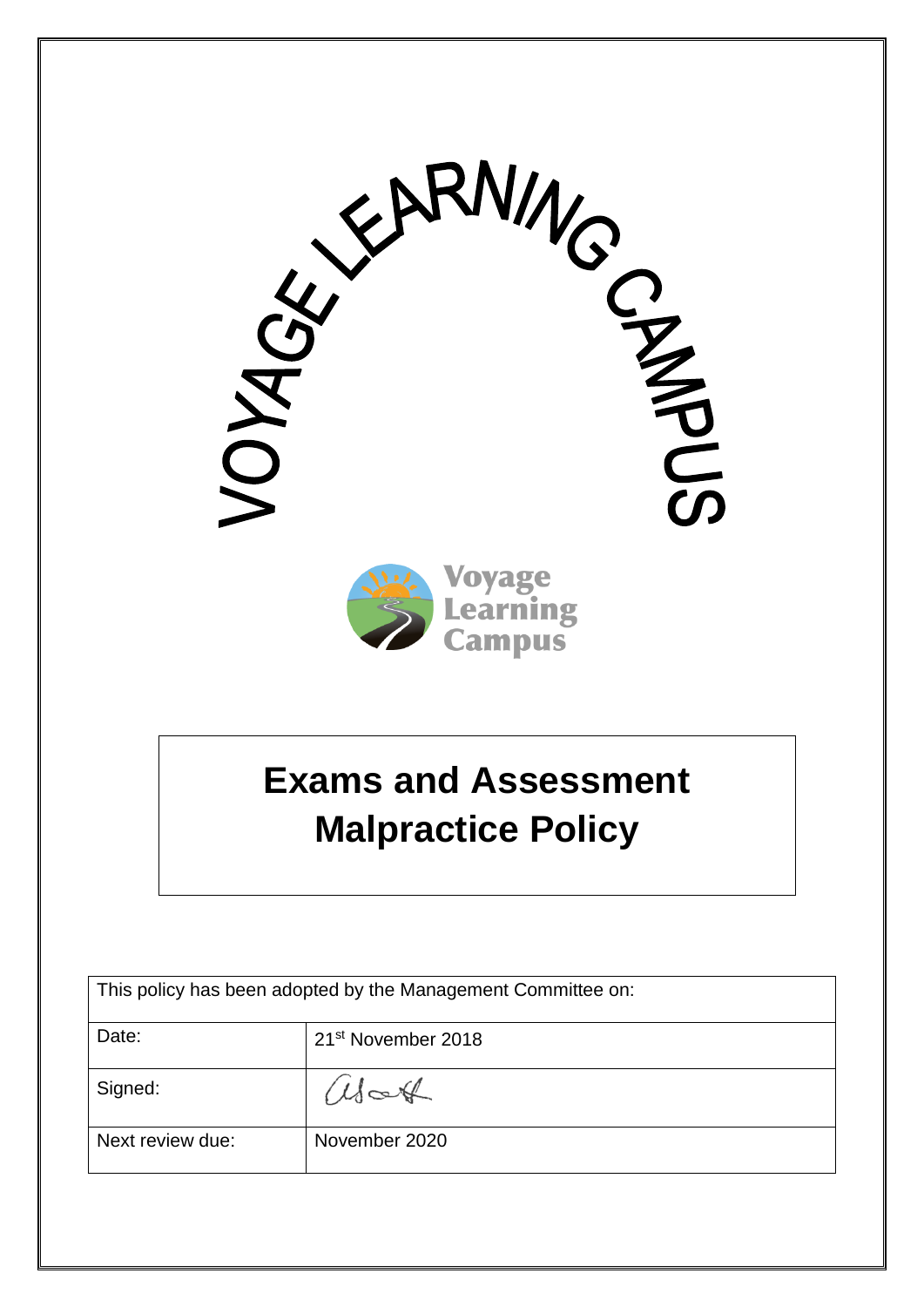## **Voyage Learning Campus (VLC) Exams and Assessment Malpractice Policy**

*Policy to be read in conjunction with the following documents:*

- *VLC Internal Appeals Policy and Procedure*
- *VLC Controlled Assessment Policy*
- *VLC Exams Policy*

#### **1. Introduction**

- 1.1 Malpractice is a term used to describe all forms of irregularity or breaches of regulations in examinations and assessments.
- 1.2 This policy sets out to define the procedures to be followed in the event of any dispute or allegation regarding staff malpractice in the assessment of internally marked qualifications and also regarding examinations invigilated by staff at VLC and marked externally.
- 1.3 It also sets out to define the procedures to be followed in the event of any dispute or allegation regarding candidate malpractice in the assessment of internally marked examinations and also regarding examinations marked externally.
- 1.4 The Joint Council for Qualifications (JCQ) states that the Head of Centre must notify the appropriate awarding body immediately of all alleged, suspected or actual incidents of malpractice. The only exception to this is candidate malpractice discovered in controlled assessments, coursework or nonexamination assessments before the authentication forms have been signed by the candidate.
- 1.5 Voyage Learning Campus will act in accordance with the malpractice policy and procedures of the JCQ.
- 1.6 Reporting to ASDAN: The Centre's responsibilities as outlined in ASDAN's Malpractice and Maladministration Policy and Procedure section 3.2 will be adhered to.
- 1.7 Reporting to ABC Awards: The Centre's responsibilities as outlined in ABC Awards' Malpractice and Maladministration Policy will be adhered to.

#### **2. Examples of Staff Malpractice**

- 2.1 Attempted or actual malpractice activity which has the potential to undermine the integrity of qualifications will not be tolerated. The following are examples of malpractice by staff (this list is not exhaustive):
	- **Breach of security**, for example:
		- $\circ$  failure to keep examination material secure before or after an examination o discussing secure information in public including internet fora;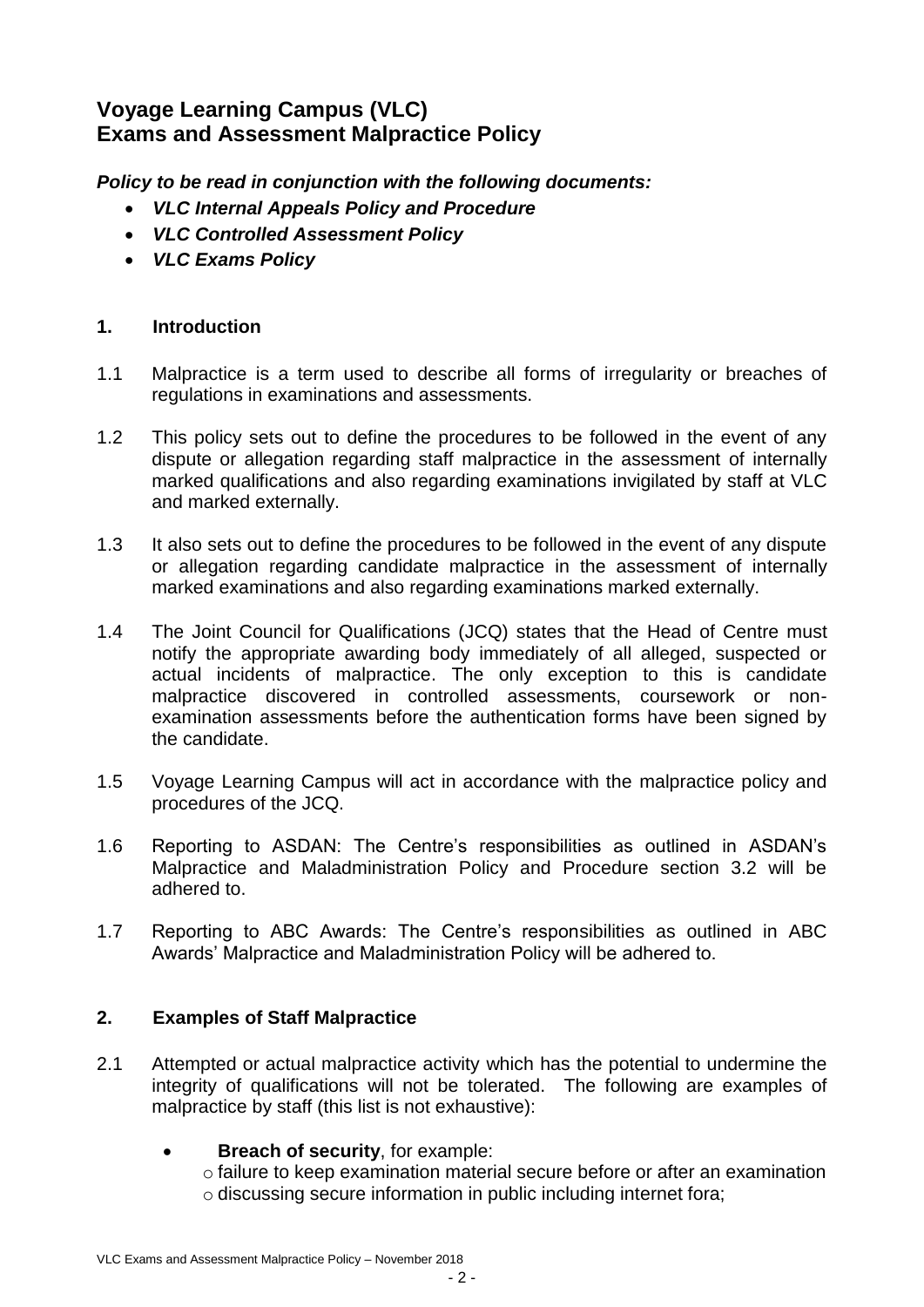$\circ$  tampering with candidate scripts, controlled assessments or coursework, including reading candidates' scripts prior to despatch

- **Deception**, for example:
	- o inventing or changing marks for internally assessed components (eg coursework) where there is no evidence of the candidates' achievement of these marks
	- o fabricating assessment or authentication statements
- **Improper assistance to candidates**, for example:
	- o assisting candidates in the production of controlled assessments, coursework or portfolios
	- o assisting or prompting candidates with answers
	- o permitting candidates to access prohibited materials eg dictionaries, calculators
- **Failure to co-operate with an investigation**, for example:
	- o failure to make information available to an awarding body during an investigation
	- o failure to report all allegations of malpractice
	- **Maladministration**, for example:
		- o failure to ensure that candidates' controlled assessments or coursework is adequately monitored and supervised
		- o inappropriate members of staff assessing candidates for access arrangements
		- o failure to use current assignments for assessments
		- o failure to train invigilators adequately
		- o failure to invigilate examinations in accordance with JCQ publication *Instructions for Conducting Examinations*
		- o failure to issue to candidates' correct notices and warnings
		- o failure to maintain the security of candidates' scripts
		- o failure to despatch scripts in a timely way
		- o failure to conduct a thorough investigation into suspected malpractice.

#### **3. Staff Malpractice Procedure**

- 3.1 Investigations into allegations will be coordinated by the Head of Centre with support from the Head of Faculty, and they will ensure the initial investigation is carried out within ten working days. The investigation will involve establishing the facts of any alleged malpractice. It should not be assumed that because an allegation has been made, it is true.
- 3.2 Where appropriate, the staff member concerned and any potential witnesses will be interviewed and a written record of their version of events will be taken.
- 3.3 The member of staff will be:-
	- Informed in writing of the allegation made against him or her.
	- Informed what evidence there is to support the allegation.
	- Informed of the possible consequences, should malpractice be proven.
	- Given the opportunity to consider their response to the allegations.
	- Given the opportunity to submit a written statement.
	- Informed of the applicable appeals procedure, should a decision be made against him/her.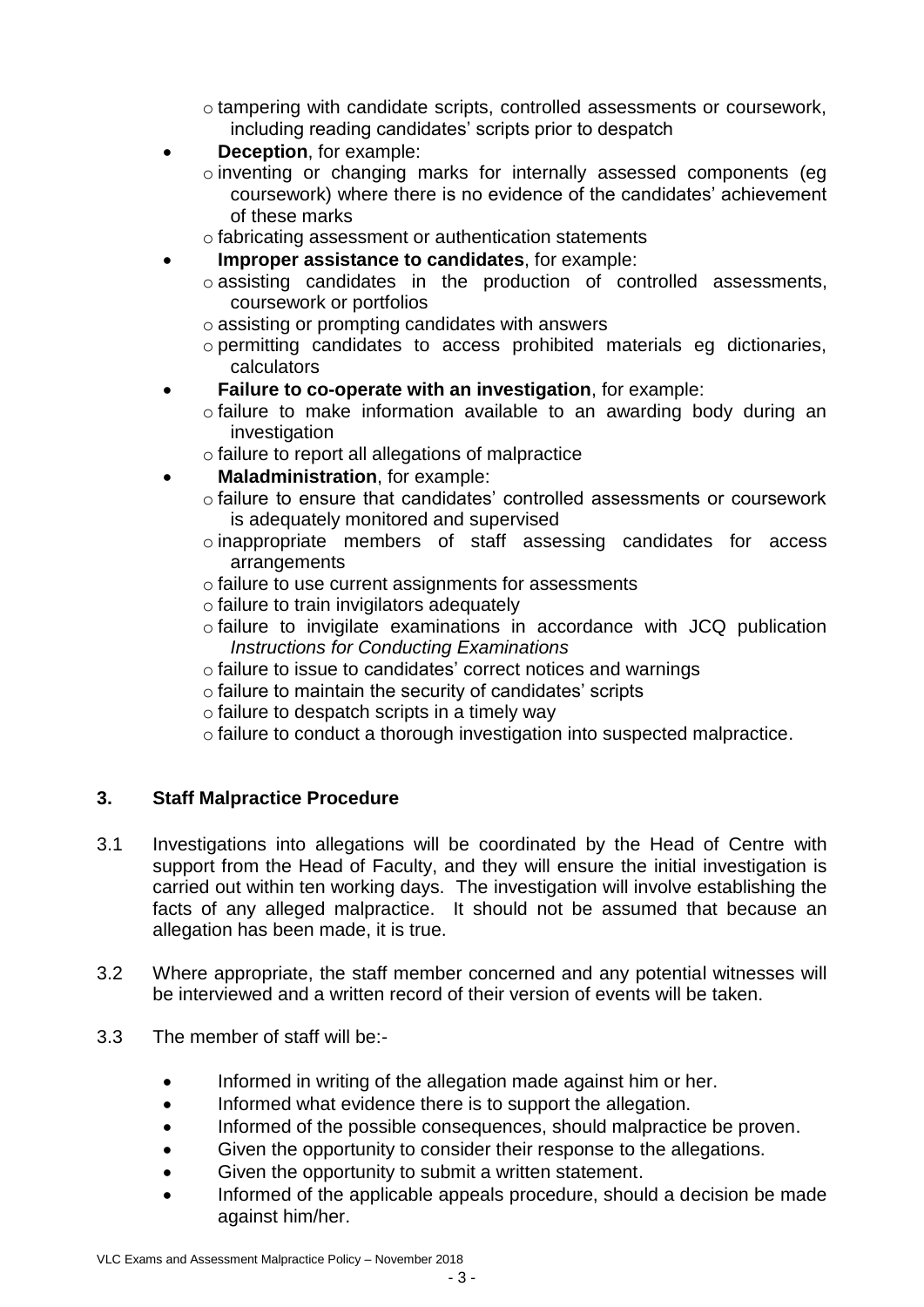Informed and of the possibility that information relating to a serious case of malpractice may be shared with other awarding bodies, the regulators Ofqual, the police and/or professional bodies.

### **4. Staff Malpractice Sanctions**

- 4.1 Where a member of staff is found guilty of malpractice, the Voyage Learning Campus, and / or the awarding body itself, may impose the following sanctions:
	- 1. **Written warning**: Issue the member of staff with a written warning stating that if the offence is repeated within a set period of time, further specified sanctions will be applied.
	- 2. **Training**: Require the member of staff, as a condition of future involvement in both internal and external assessments to undertake specific training or mentoring, within a particular period of time, including a review process at the end of the training.
	- 3. **Special conditions**: Impose special conditions on the future involvement in assessments by the member of staff.
	- 4. **Suspension**: Bar the member of staff in all involvement in the administration of assessments for a set period of time.
	- 5. **Dismissal**: Should the degree of malpractice be deemed gross professional misconduct, the member of staff could face dismissal from his/her post.

#### **5. Appeals by Staff**

5.1 The member of staff may appeal against sanctions imposed on them. For VLC sanctions, appeals will be conducted in line with Voyage Learning Campus disciplinary procedures. For awarding body sanctions, appeals must be line with JCQ policy on appeals (or ABC or ASDAN appeals policy, as relevant).

#### **6. Candidate Malpractice**

- 6.1 'Candidate malpractice' means malpractice by a candidate in the course of any examination or assessment, including the preparation and authentication of any controlled assessments, coursework or non-examination assessments, the presentation of any practical work, the compilation of portfolios of assessment evidence and the writing of any examination paper.
- 6.2 Attempted or actual malpractice activity will not be tolerated.
- 6.3 The following are examples of malpractice by candidates. This list is not exhaustive:
	- the alteration or falsification of any results document, including certificates;
	- a breach of the instructions or advice of an invigilator, supervisor, or the awarding body in relation to the examination or assessment rules and regulations;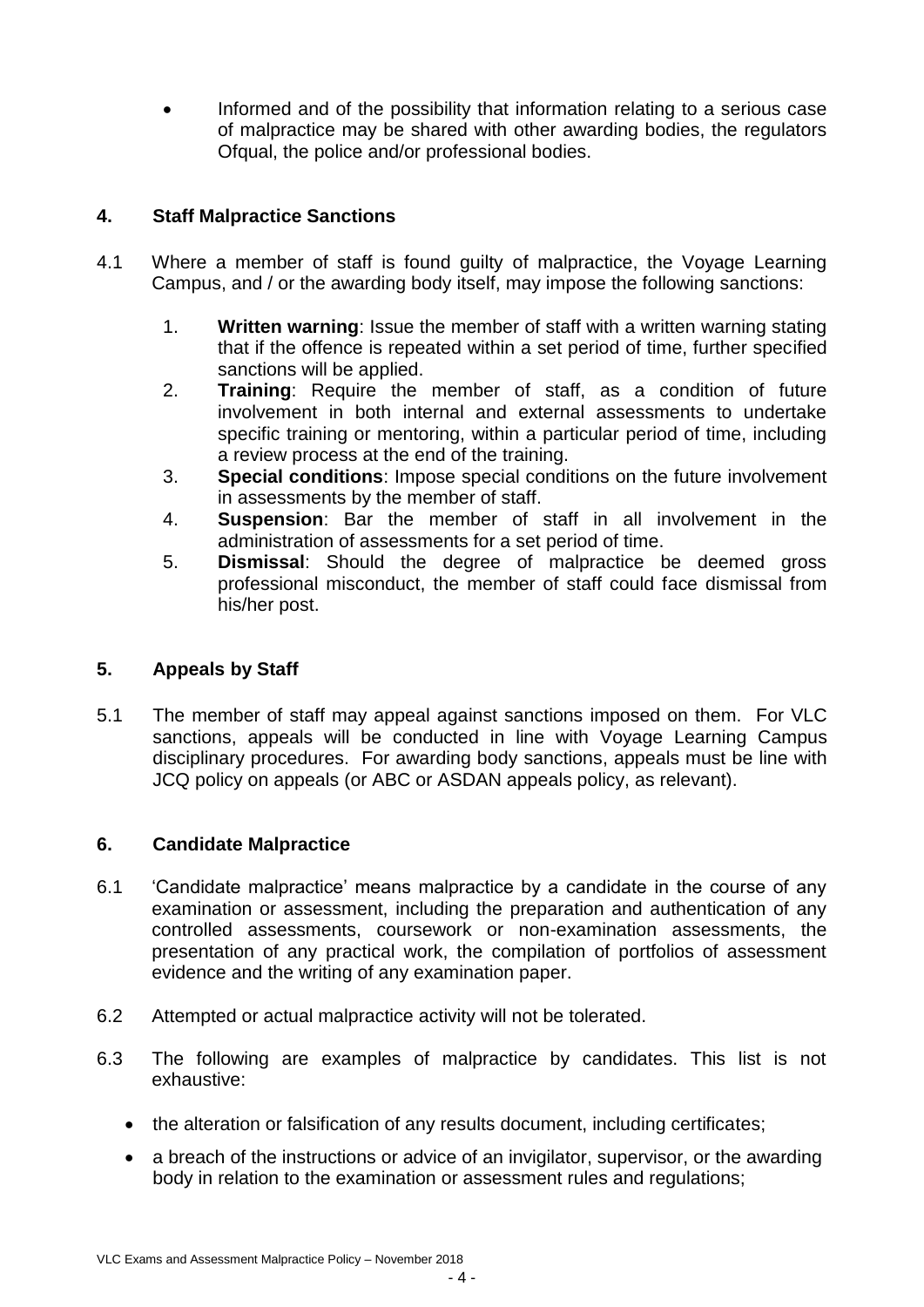- failing to abide by the conditions of supervision designed to maintain the security of the examinations or assessments;
- collusion: working collaboratively with other candidates, beyond what is permitted;
- copying from another candidate (including the use of technology to aid the copying);
- allowing work to be copied e.g. posting work on social networking sites prior to an examination/assessment;
- the deliberate destruction of another candidate's work:
- disruptive behaviour in the examination room or during an assessment session (including the use of offensive language);
- exchanging, obtaining, receiving, passing on information (or the attempt to) which could be examination related by means of talking, electronic, written or non-verbal communication;
- making a false declaration of authenticity in relation to the authorship of controlled assessment, coursework, non-examination assessment or the contents of a portfolio;
- allowing others to assist in the production of controlled assessment, coursework, non-examination assessment or assisting others in the production of controlled assessment, coursework or non-examination assessment;
- the misuse, or the attempted misuse, of examination and assessment materials and resources (e.g. exemplar materials);
- being in possession of confidential material in advance of the examination;
- bringing into the examination room notes in the wrong format (where notes are permitted in examinations) or inappropriately annotated texts (in open book examinations);
- the inclusion of inappropriate, offensive or obscene material in scripts, controlled assessments, coursework, non-examination assessments or portfolios;
- impersonation: pretending to be someone else, arranging for another person to take one's place in an examination or an assessment;
- plagiarism: unacknowledged copying from or reproduction of published sources or incomplete referencing;
- theft of another candidate's work:
- bringing into the examination room or assessment situation unauthorised material, for example: notes, study guides and personal organisers, own blank paper, calculators (when prohibited), dictionaries (when prohibited), instruments which can capture a digital image, electronic dictionaries (when prohibited), translators, wordlists, glossaries, iPods, mobile phones, MP3/4 players, pagers, SmartWatches or other similar electronic devices;
- the unauthorised use of a memory stick or similar device where a candidate uses a word processor;
- behaving in a manner so as to undermine the integrity of the examination.